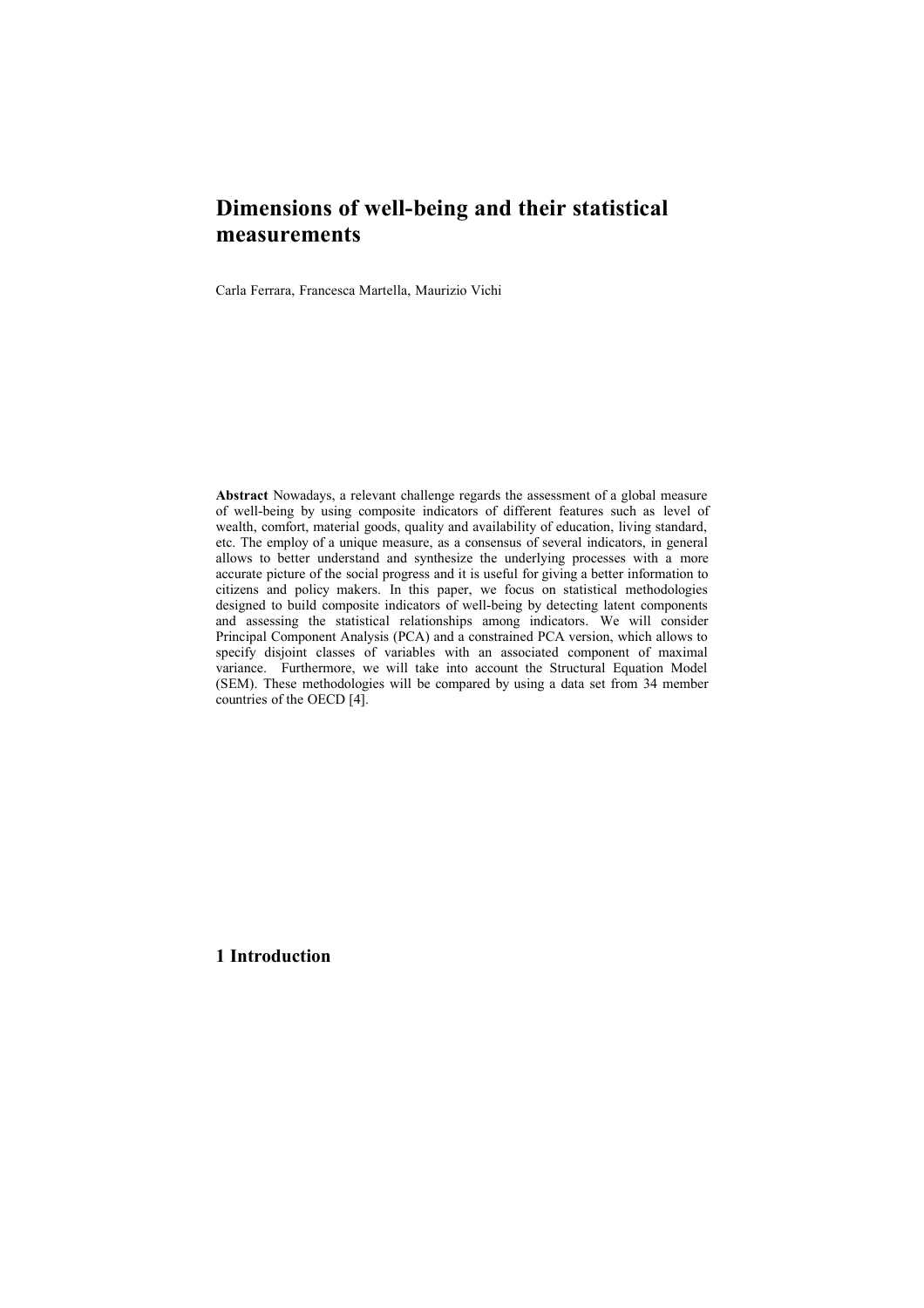In recent years, the assessment of the subjective perception of overall well-being of citizens has received increasing attention. Governments and economists are aware that Gross Domestic Product (GDP) and other traditional measures of economic progress fail to measure the kind of progress that increase the quality of the life. Well-being depends on a number of factors not related exclusively to the economic and materials elements but also to lifestyle, food choices, health condition and environment. In this empirical context, a potential goal of statistical approaches is the identification of new methods which can synthesize various aspects of well-being: both social and economic and its sustainability. Since different layers of well-being are complex and hide underlying features, several indicators have been proposed to resume them [7].

In the literature on building indicators, mainly two aspects have been investigated: i) the identification of key indicators to be used; ii) the ways in which these indicators can be brought together to make a coherent system of information. While the first aspect is studied by economists, sociologists and psychologists, the second one is a field of research for statisticians, who have to provide rigorous tools to aggregate and synthesize indicators in order to build composite indicators. Whereas the use of a unique measure obtained by combining single indicators is an appealing challenge to capture well-being reality, its building may face specific questions. Problems occur in how to choose, aggregate and weight the single indicators among a suite of indicators available, or in how to identify the components driving the composite indicators. Therefore, the selection of the weights and the way the indicators are combined are very sensitive and important questions to not oversimplify a complex system and to not give potentially misleading signals.

In this paper, different methodologies on constructing composite indicators of wellbeing are discussed. Starting from Principal Component Analysis (PCA) we consider a constrained version which allows to specify disjoint classes of variables and a component of maximal variance for each class [10]. Structural Equation Model (SEM, [1]) is also considered to assess relationships among variables.

## **2 Constrained PCA**

The first approach, as a dimensional reduction method, seems to be the most natural tool to compute composite indicators. In fact, by using PCA, the computation of the weights becomes not subjective, but based on the common statistical relations among single indicators. Moreover, this technique allows us to assess the impact of each single indicator on the composite indicator and, to be used as a underlying well-being latent dimension. However, often the different indicators used in the construction of a composite indicator express different aspects of a complex phenomenon, and, therefore, they could be conceptually split in several blocks of indicators, where each block can be resumed by a composite indicator.

Given the  $(n \times J)$  two-way two-mode (objects and variables) data matrix  $\mathbf{X}=[x_{ij}]$ , describing the *J*-variate profiles of *n* objects. Variables are supposed commensurate, and therefore if they are expressed by different units of measurements they are standardized to have mean zero and unit variance;

The model associated to the *disjoint principal component analysis* (DPCA) can be formally written as follows

$$
X = XAA' + E,
$$
 (1)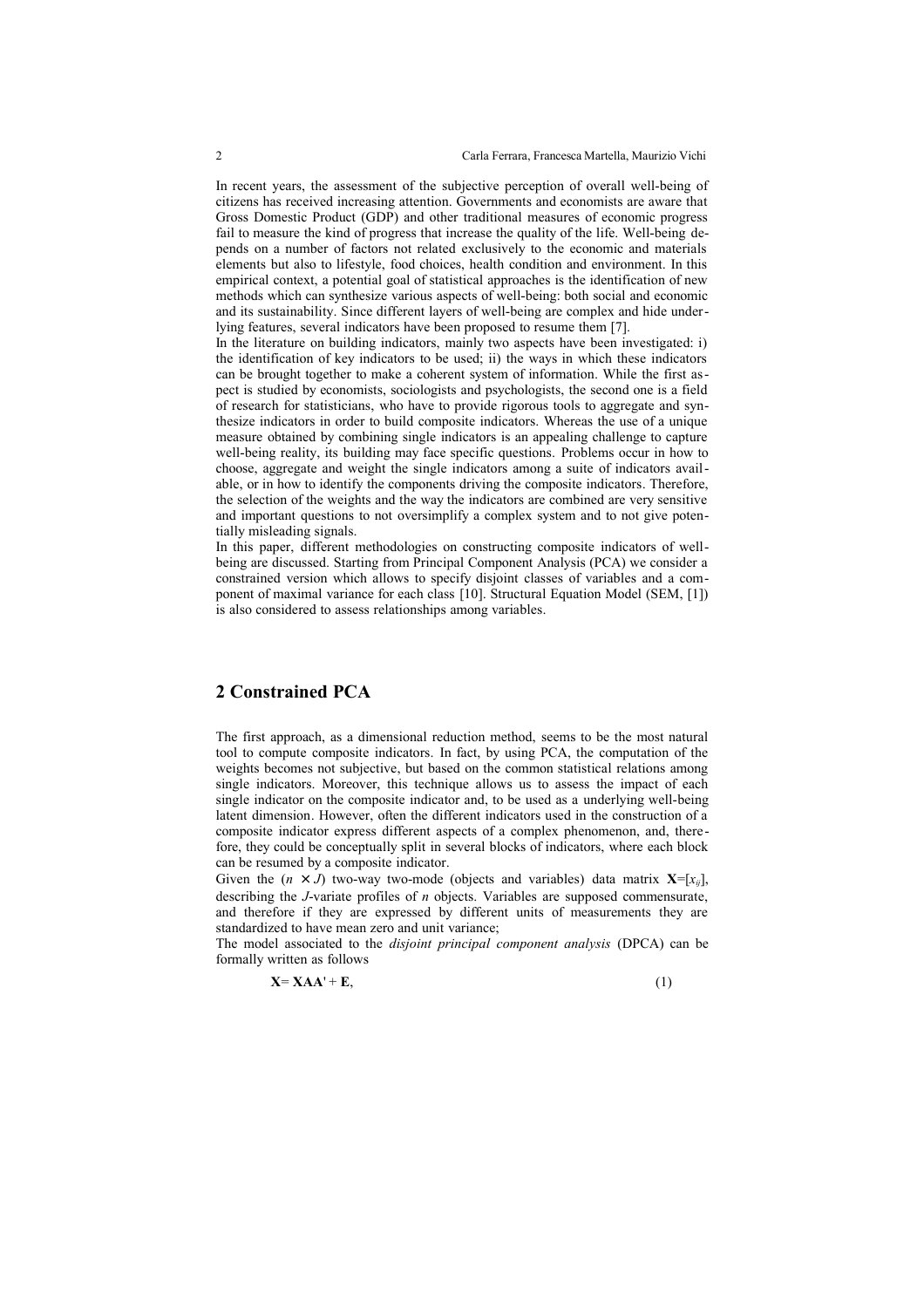where A is the component loading matrix with generally reduce rank, i.e., rank $(A)=Q \leq J$ , satisfying constraints

$$
\sum_{j=1}^{J} a_{jq}^2 = 1
$$
  $q=1,..., Q$  (2)  

$$
\sum_{j=1}^{J} (a_{jq} a_{jr})^2 = 0
$$
  $q=1,...,Q-1; r=q+1,...,Q$  (3)

Matrix **A** is orthonormal; while matrix **Y**=**XA** specifies a reduced set of non observable latent variables corresponding to composite indicators of subsets of variables. **E** is a error component matrix. Note that constraint (3) is more restrict than the usual orthogonal constraint. Model (1) is the factorial model specifying the dimensionality reduction via the component loading matrix **A**, which allows to partition variables into classes summarized by an orthonormal linear combination with maximal variance.

Matrix **A** may be re-parameterized into the product of two matrices: **A**=**BV**, where **V**  $=[v_{jq}]$ , is a (*J* × *Q*) binary and row stochastic matrix defining a partition of variables into Q clusters, with  $v_{jq} = 1$ , if the  $j^{\text{th}}$  variable belongs to  $q^{\text{th}}$  cluster,  $v_{jq} = 0$ , otherwise; while, **B** is a  $(J \times J)$  diagonal matrix weighting variables and such that

$$
\sum_{j=1}^{J} v_{jq} b_j^2 = 1 \quad \sum_{q=1}^{Q} \sum_{j=1}^{J} v_{jq} b_j^2 = Q.
$$

Matrix **A** has the pattern of a membership binary classification matrix. Therefore, constraints (2) and (3) can be equivalently rewritten as

**V** binary and row stochastic (4)

$$
\mathbf{v}'_q \mathbf{B}' \mathbf{B} \mathbf{v}_q = 1, \text{ for } q=1,\dots,Q.
$$
 (5)

Model (1) subject to constraints (2) and (3) or (4) and (5) can be considered the non clustering version of the CDPCA [10].

## **3 SEM and PLS Path-Modeling**

Of course PCA and DPCA do not describe the potential causal relationships existent among composite indicators. On the other hand, to make more flexible the system of composite indicators and in order to model causal relationships among them, SEM can be used. In its more general form, SEM is mainly used to assess relations among observed and latent variables. It arises from the combination of Path Analysis model [6] and Factor Analysis model [9]. The former allows to describe the causal relationships among variables, while the latter allows to describe complex phenomenon through observed variables by using latent variables. Therefore, SEM enables to simultaneously analyze the latent aspects underlying specific indicators and their potential causal rela tionships. In fact, it takes into account not only the multiplicity of causes that act on dependent variables, but also the connections between different causes. In the literat